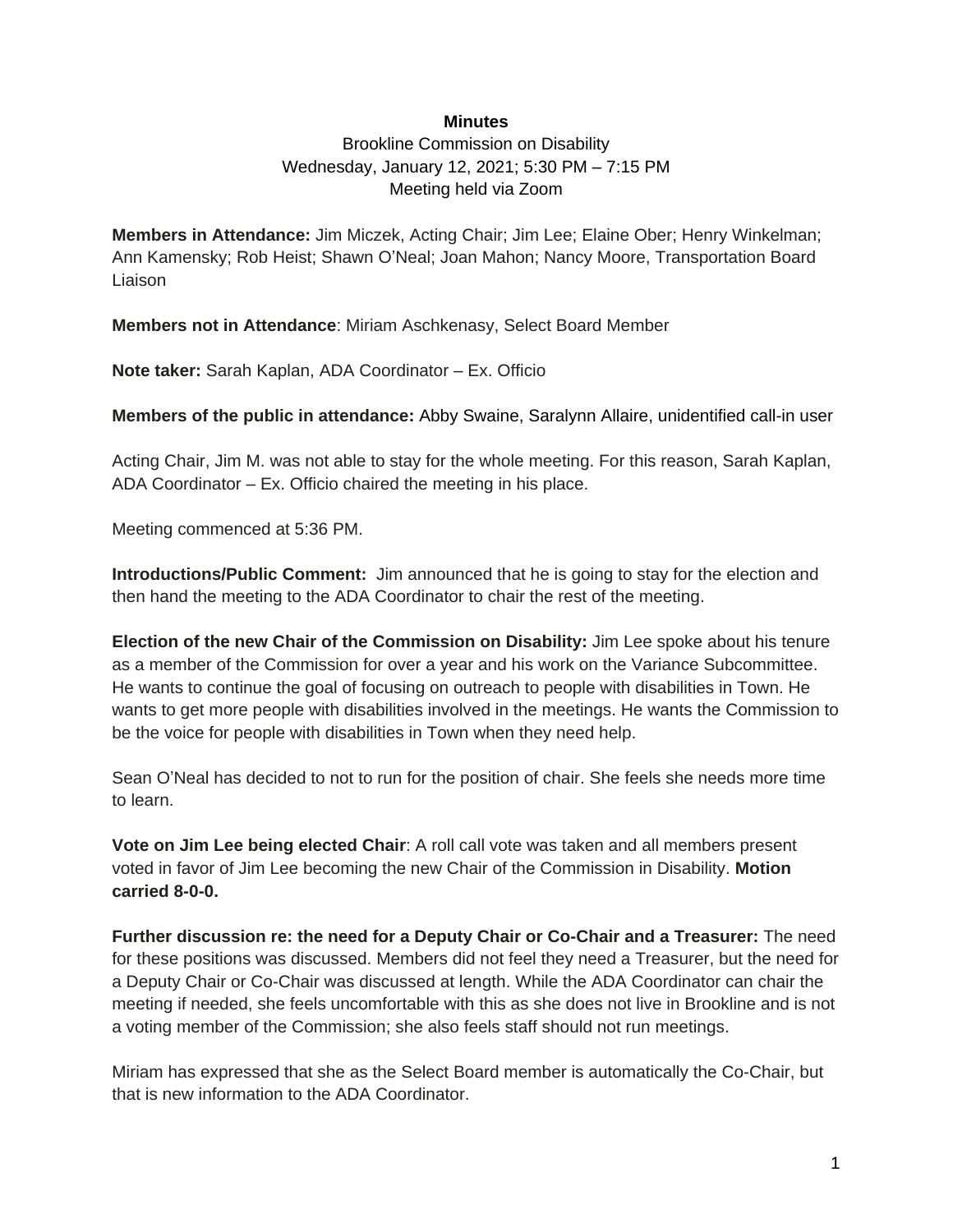**Action**: The ADA Coordinator will check with her supervisor for more guidance. The discussion was tabled for a future meeting.

#### **Review of the December 2021 minutes:**

 **Vote**: Jim Lee found a typo which was corrected. Henry made a motion to accept the minutes as amended. Jim Lee seconded. A roll call vote was taken. Joan abstained due to her absence in the last meeting. All others members present voted in favor of the motion. **Motion carried, 7-0-1.**

## **Variances:** None.

## **Old Business**

**Update on FY 2022 Mass. Office on Disability Grant:** The Commission was awarded the grant to upgrade the crossing of Harvard St @ Stedman and Williams with an Accessible Pedestrian Signal. The grant requested \$18,382 to upgrade that crossing and the grant application was funded in full. Acceptance of the grant by the Select Board was completed at the 1/11/2022 Select Board Meeting and paperwork will be signed and sent back to MOD shortly.

 **Action:** The ADA Coordinator will provide further updates as needed and bring any requests from MOD to the full Commission.

## **New Business**

**Report from Transportation Board Liaison:** Nancy talked about the December 2021 Transportation Board meeting which was an open discussion on traffic calming, Complete Streets, and Vision Zero. Vision Zero is an aspirational statement being adopted by some towns of refusing to accept that pedestrian accidents or deaths and injuries are inevitable and working to eliminate all injuries or deaths as a result of traffic issues. For more info on Vision Zero, go to:<https://visionzeronetwork.org/>

Nancy feels the Transportation Board should have more open sessions in the future.

Tonight at 6:30 PM, Transportation Board is having a special meeting to kick off the **Complete Streets Washington St. Project**. Nancy explained what Complete Streets meant. For more info on Complete Streets, go to: [https://www.mass.gov/complete](https://www.mass.gov/complete-streets-funding-program)streets-funding-program

A member of the local disability community, preferably a direct abutter, or nearby resident is to be appointed to the Washington St. Design Review Committee. Nancy suggested that it be the Chair of the Commission on Disability or their designee be the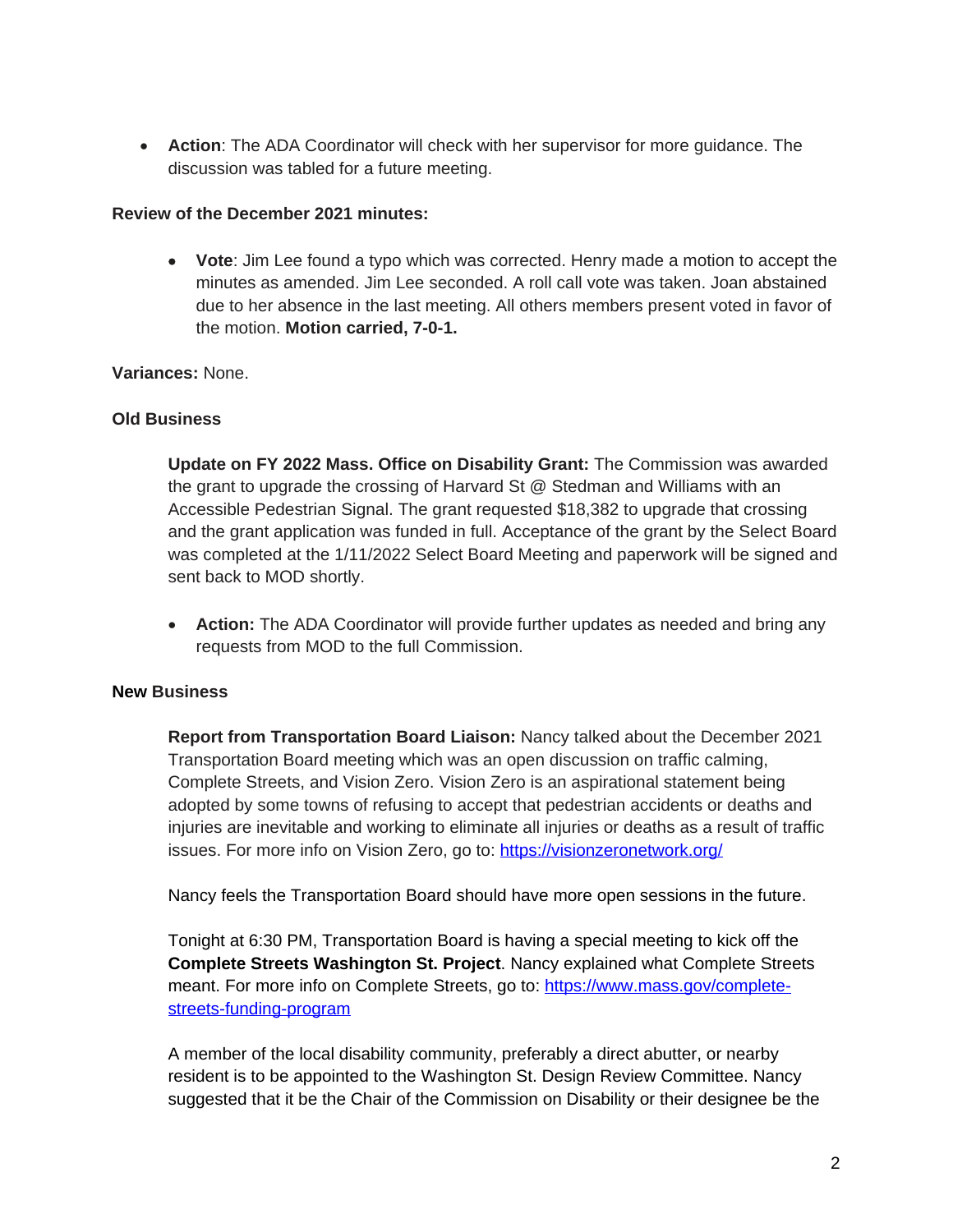appointed member of the disability community, as they do with the Pedestrian Advisory Committee and the Bicycle Committee. Todd K. had no issue with this suggestion; Todd is aware of a local member of the disability community who is an abutter and is interested, but that he agrees the Chair BCOD should make the final decision regarding who to appoint as the Commission's representative on the Committee.

Elaine asked if financial support for Accessible Pedestrian Signals are part of Complete Streets. Nancy says she does not remember APS being discussed in other Complete Streets Projects, but she will as Todd and get more information to bring back to the Commission. The ADA Coordinator posited that if APS were not part of Complete Streets, it is likely because full APS may be considered best practice but not required.

Jim Lee suggested that if the abutter (who he may know, but is not sure) is blind; and as such, Jim would prefer to appoint someone else with another disability to the Committee as the Commission's designee. Shawn O'Neal volunteered.

Abby suggested widening the sidewalk to allow for more space to get by because people park with the ends of their cars over the end of the sidewalk.

 **Action**: Nancy said she would let Jim know if her suggestion is adopted and if so, then he can appoint himself or a designee. She would also ask about APS as part of Complete Streets.

**Review of January 2022 Access Brookline column for TAB:** Abby shared her screen. She presented the draft column.

 **Vote**: Rob made a motion that the column be approved as drafted. Elaine seconded. A roll call vote was taken. All members present voted in favor of the motion. Jim M. was not present at the time and did not vote. **Motion carried, 7-0-0.**

**Support of ASL as a Foreign Language at Brookline High School:** Ann's daughter and a friend are working on getting ASL designated as Foreign Language at the High School. Members offered to write a letter of support.

Also discussed was the possibility of drafting an article about how to best communicate with someone who is deaf or hard of hearing, especially since most people are wearing masks due to the ongoing pandemic.

**Access Brookline column being added to/moved to the Patch:** The TAB has been inconsistent about printing the column in the print version and sometimes the online version, so Elaine wondered if the column should be moved to the Brookline Patch – which is 100% online and hyper local. Elaine is happy to reach out to the Brookline